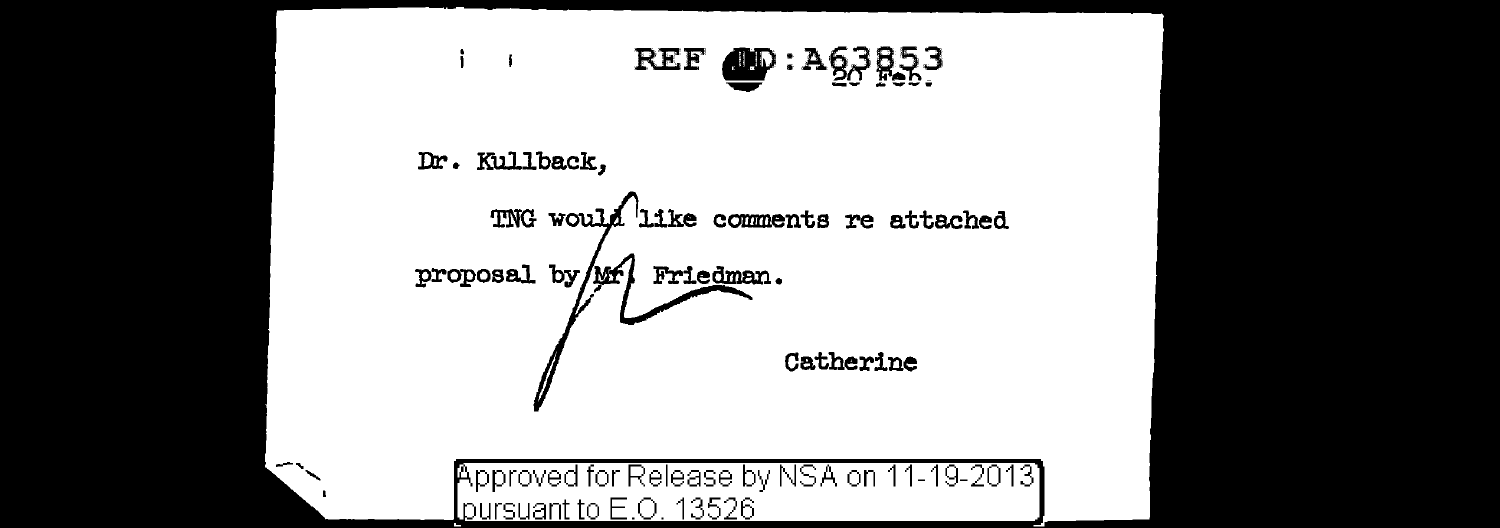REF ID:A63853 Quedman/55785 STANDARD FORM NO. 64 Office Memorandum. NITED STATES GOVERNMENT ro Mr Patterson (TNG) DATE: FROM : Sinkor SUBJECT: attached would be a wonderful r dea Marin 14 consant get a better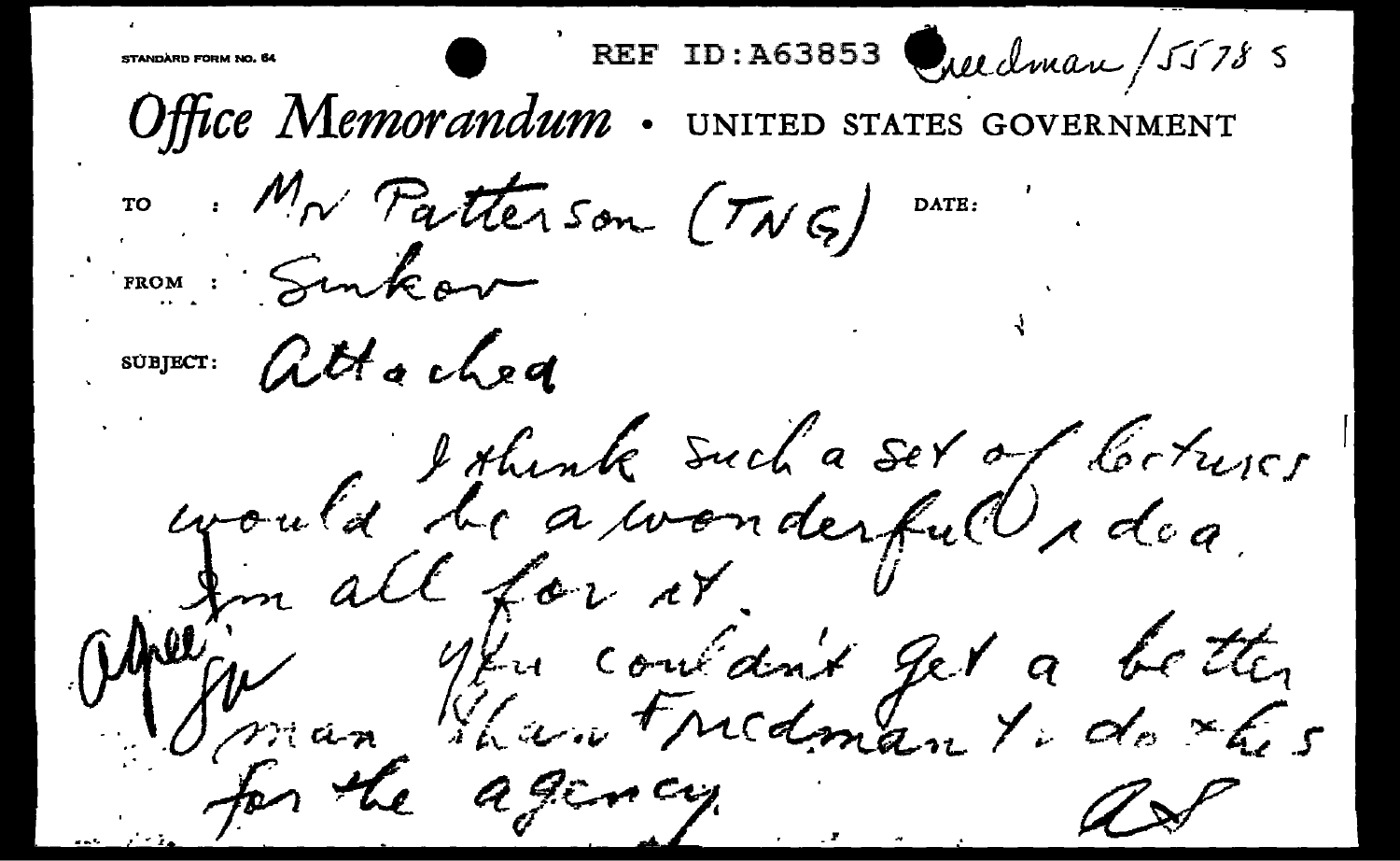

ż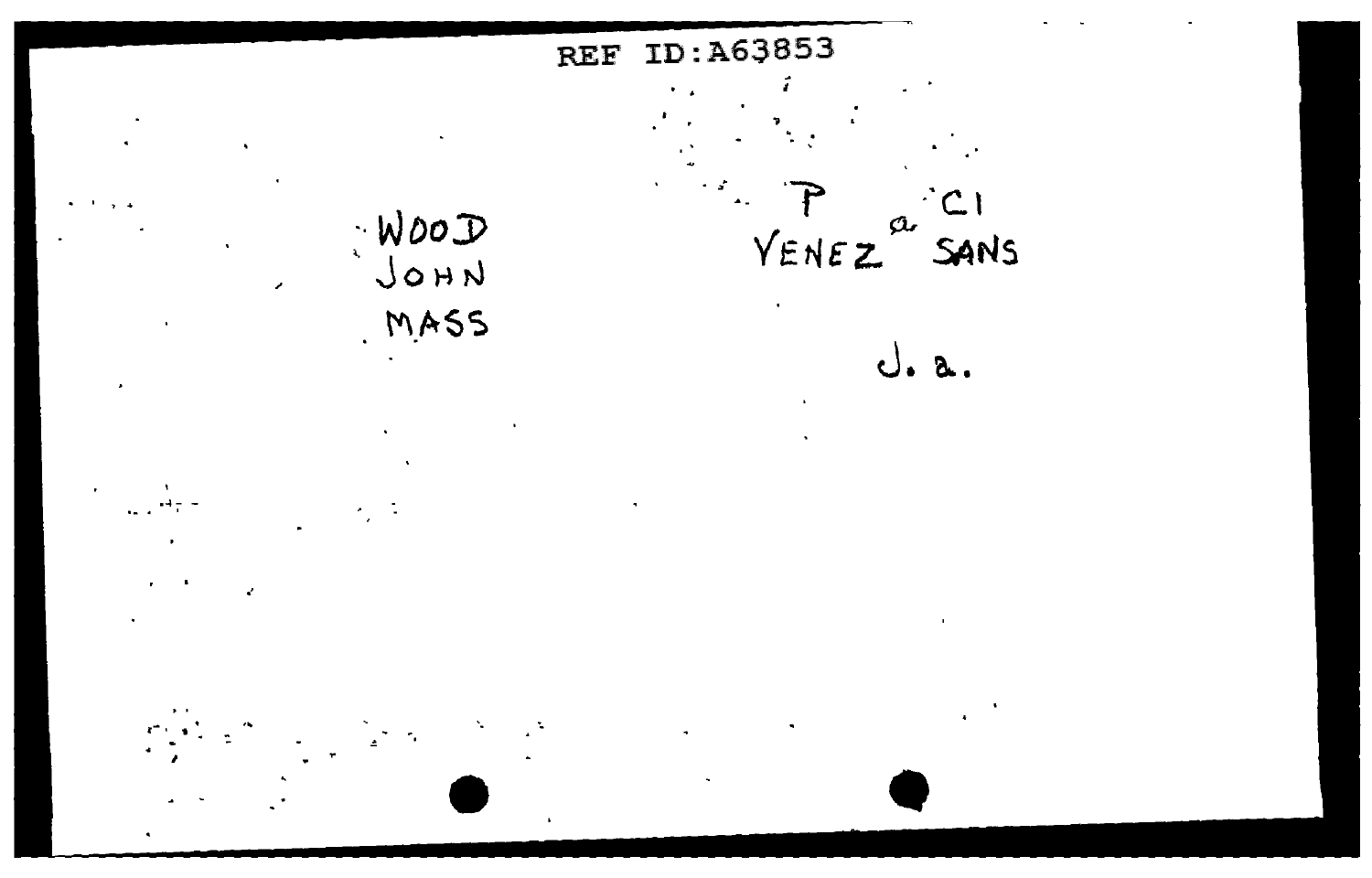

#### WILLIAM F. FRIEDMAN

310 SEOOND ST., SE WASHINGTON 3, D. C.

14 January 1958

Mr. Shelby L. Patterson Director of Training Services National Security Agency Fort George G. Meade, Maryland

Dear Mr. Patterson:

Accompanying this letter is a draft outline (in duplicate) of a. proposed contract for the production of certain training material for the technical orientation of new NSA employees along the lines of our brief discussion recently. This draft follows quite accurately the nording o£ my previous contract w1 th NSA, a copy of which is attached. I have left blank the amount of money involved, since I think this shouJ.d be discussed after it has been decided by NSA whether it wishes to enter into such a. contractual. arrangement with me.

This contract would be the first of two or more contracts for the production of classified and more advanced material for cleared employees who have been newly assigned to their jobs, and for employees who have been in NSA for several years but wish to broaden their technical education.

The first contract envisages the production of material for a series of six periods of instruction and/or six lecture periods using voice-recorded texts prepared and spoken by me and illustrated with lantern slides based upon material prepared or collected by me or already on hand in my private collection of unclassified material.

At this writing the six lessons and lectures would embrace dramatic or instructional episodes which occurred in the following periods in cryptologic history:

- (1) Basic terminology and an account of cryptology from the earliest days of the invention and development of secret writings, and devices or means for secret communication, and of means and methods of solving such writings, devices, and means for secret communications.
- (2) Cryptology in the 15th and 16th Centuries.
- ( 3) Cryptology (American and British) during the period of the American Revolution and the period thereafter up to the time of the U .s. War Between the States (Civil. War).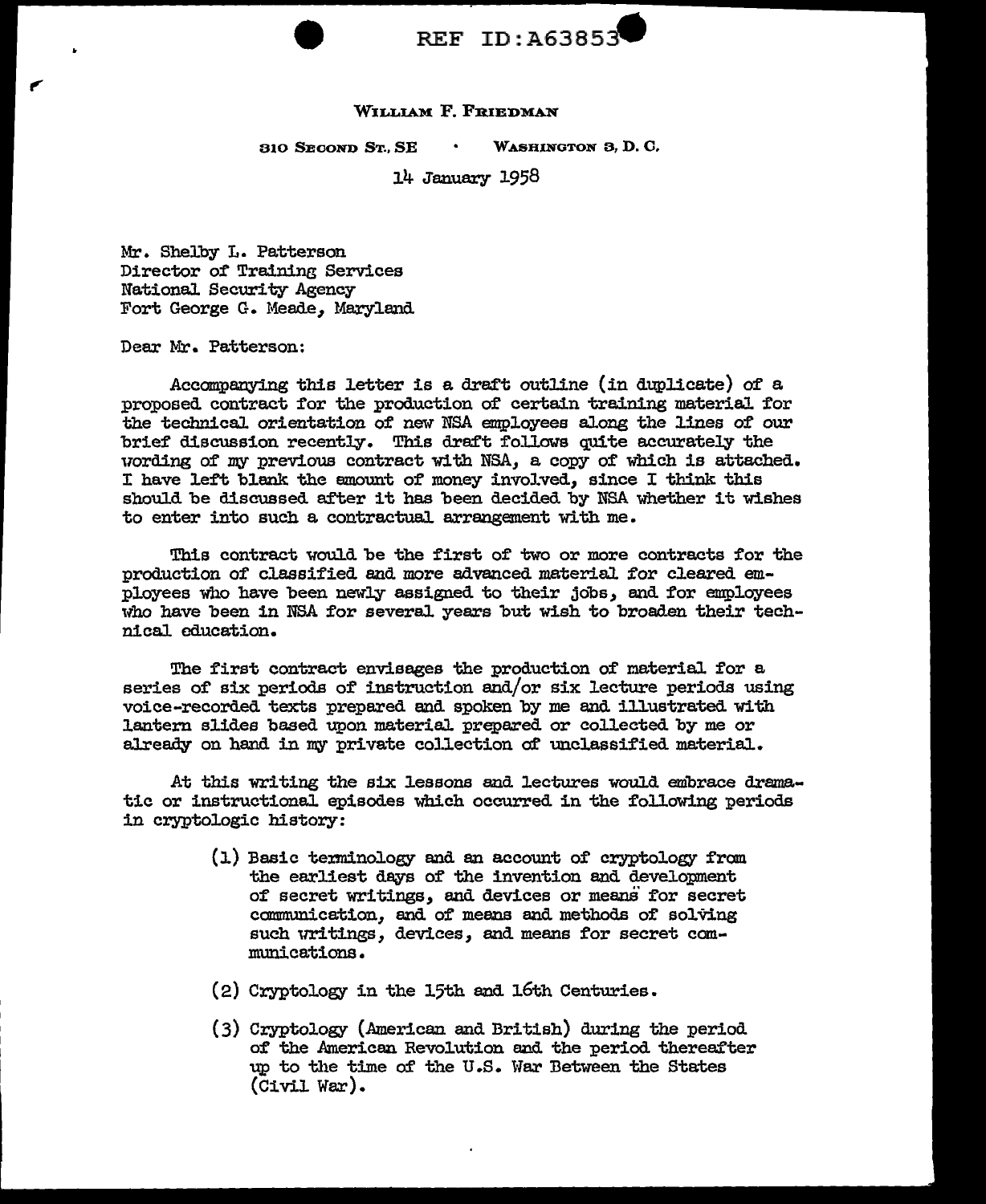REF ID: A6385.

- (4) Cryptology (Federal and Confederate) during the Civil War.
- (5) Cryptology in the period from the end of the Civil War to the end of Wor1d War I.
- (6) Cryptology in the period from the end of Uorld War I to the end of World War II (Unclassified material only).

It is possible and probable that in each lecture there would be something of interest said about certain of the highlights and sidelights of cryptologic science--how battles were won or lost by good and bad cryptology.

It is my thought that the initial contract, if it eventuates in a. manner satisfactory to NSA and to me, would be followed by the type of contract described in very general terms in paragraph 2 above. Some of the material therefor would come from my private collection of unclassified books and papers; but more would come from NSA files and I would probably have to spend a good deal of time at NSA.

With regard to the material referred to in the preceding paragraph, I assume that NSA can provide facilities for processing film or other recording media under conditions required by regulations governing the production and handling of classified material. However, the material contemplated in the first contract would, as stated above, not be classified, or would, at most, be handled as "For Official Use Only".

Very truly,

.<br>م

WILLIAM F. FRIEDMAN

**Inclosure** a/s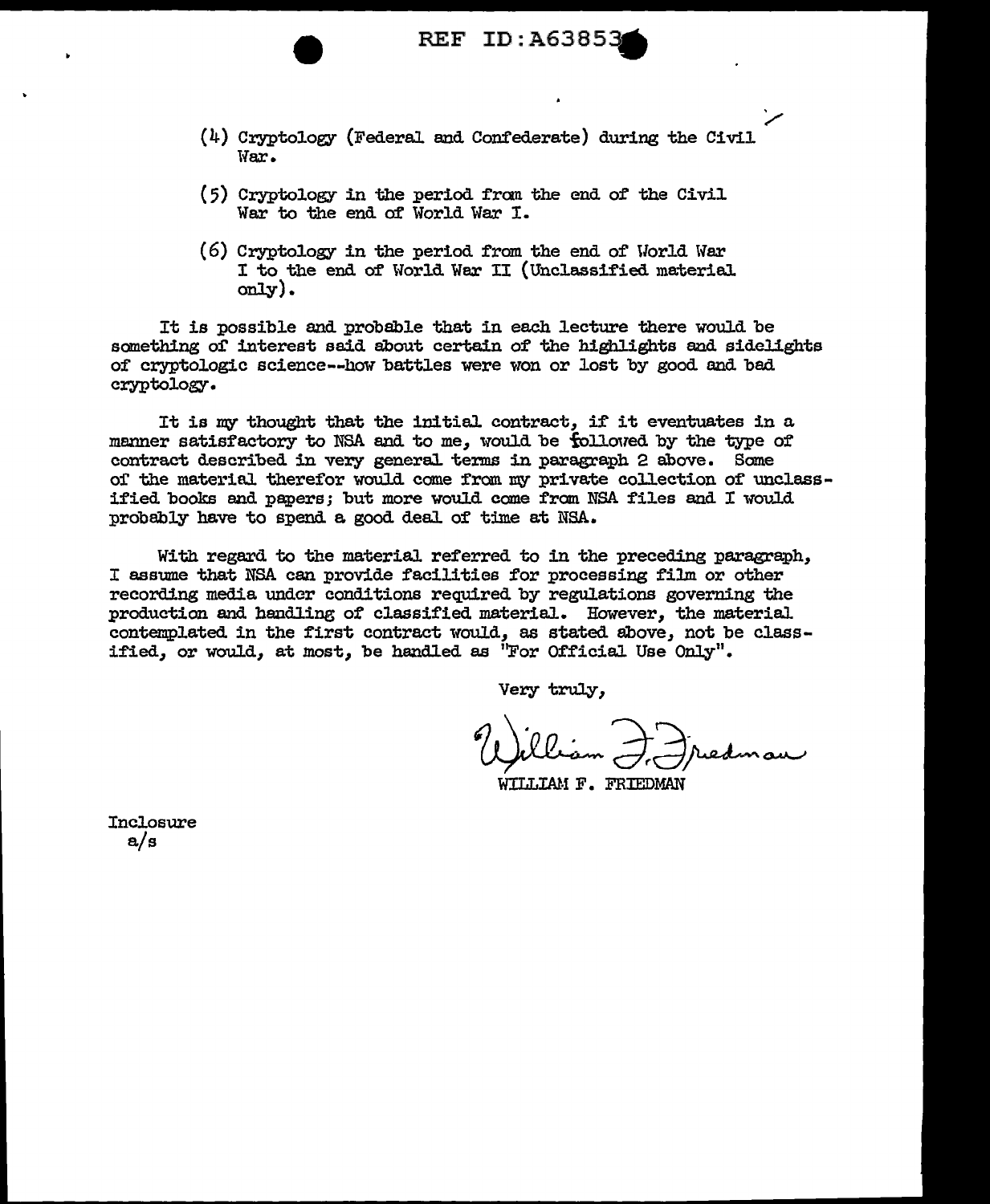REF ID: A6385.



ARTICLE I - SCOPE OF WORK

a. The Contractor, as an independent contractor. shall furnish all services and supplies, perform the necessary research, compile pertinent data and shall do all other things necessary to complete the requirements of Purchase Description  $\qquad \qquad \text{dated}$ 

b. The Contractor shall complete the following projects called for in the Purchase Description:

- $(1)$  Project 1: Prepare a manuscript of the text for a series of six lessons containing unclassified data designed for the technical. orientation of' new NSA employees.
- (2) Project 2: Prepare a set oi' photographic negatives and prints to accompany the manuscript called for under Project 1, and which shall serve as illustrative material for the data contained in those lessons.
- (3) Project 3: Prepare a set of lantern slides for use in connection with a series of six lectures which shall be based upon and coordinated with the six lessons caJ.led for under Project 1.
- $-(4)$  Project 4: Prepare a voice recording of the six lectures. each approximately 50 minutes in length, the lectures to be based upon the materials called for under Projects 1, 2, and 3.

2. e. Ell work shall conform to the standards established in the Purchase<br>Bescription. D&acription. ---------· ,..,,, .

3 d. Reports. The Contractor shall furnish six monthly Progress Reports outlining progress of the work. These reports shall be submitted within ten (10) days following the period being reported in accordance with paragraph 1.3 of Purchase Description ------------

> $\sim$   $m$   $k+1$ لسند، د لم محمد الله المجموعية بن هم المكرم *7 <del>امي</del>ة •*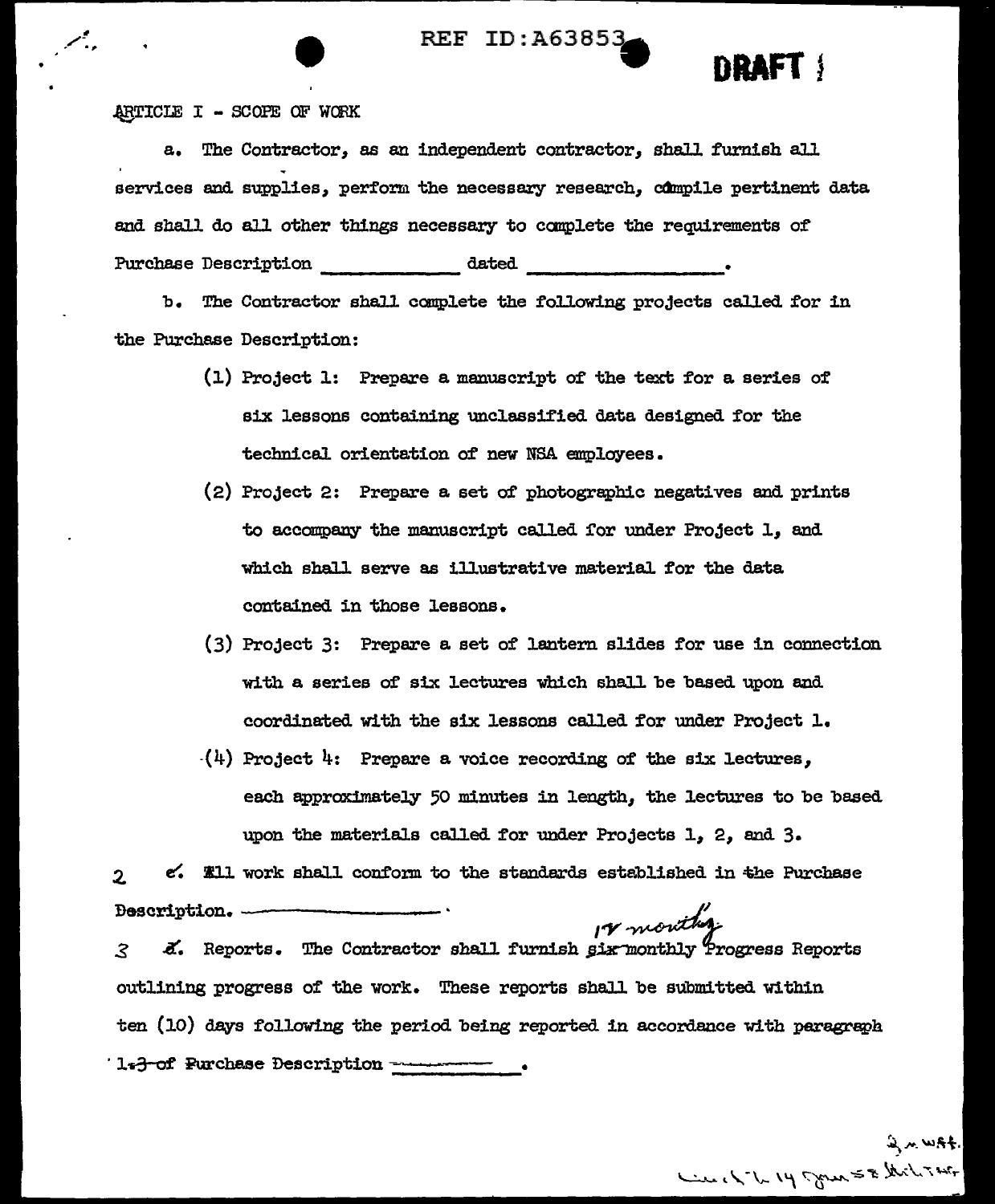**REF ID:A6385** 

## Y ARTIGLE-II - DELIVERY

 $\mathbf{r}'$ 

The Contractor shall deliver, not later than. the Tractics completed work required herein to the Director/ National Security Agency; however, the Government may at its discretion extend the date of delivery for good cause shown. Reports required by Article I-d. above will be delivered to the Deputy Chief of Staff for Operations, NSA, Washington 25, D<sub>3</sub>-0. Director of Training

# SARTICIE II - INSPECTION AND APPROVAL

At least thirty (30) days prior to the date set for delivery in Article Duvelor of Trouning, nso (the duly of the duly of the duly authorized representative of the Centracting Officer. orised representative, the completed manuscript or other work called for in Article I for approval and inspection as to its compliance with the standards set forth in the Purchase Description. If the work, in the opinion of the Contracting-Officer or his duly authorized representative. meets the required standards and is otherwise satisfactory as to coverage and content, it shall be approved. If the work, in the opinion of the Contracting Officer or his duly authorized representative, does not meet the required standards or is otherwise unsatisfactory as to coverage and content, the Contractor shall make such changes, corrections, additions or deletions as are necessary to meet the required standards and to produce satisfactory work.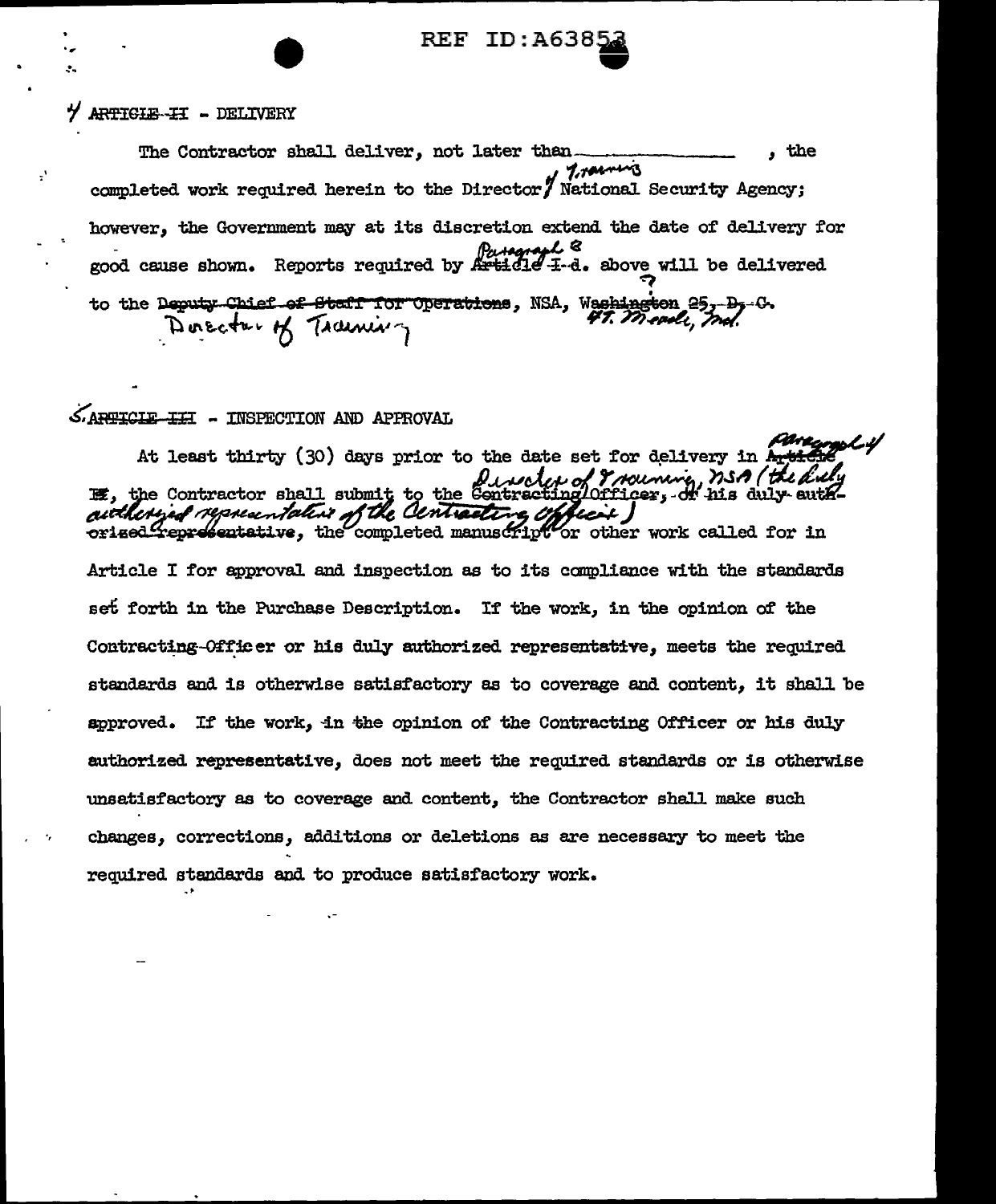# **REF ID: A638**

## *t* .. WieES *rJ* - COPYRIGirr (ASPR 9-204)

(a) The Cpntractor agrees that all materiaJ. forming the subject matter of this contract and first produced in the performance of this contract shall be the . sole property of' the Govermnent, and may not be published or reproduced, in whole or in part, or in any manner or form, other then by the Government or with its express consent. The Contractor further agrees that no right at common law or in equity shaJ.l be asserted end no claim to copyright by statute shaJ.l be established by the Contractor in any material first produced in the performance of this contract.

 $(b)$  The Contractor agrees to grant and does hereby grant to the Government a royaJ.ty-free, nonexclusive and irrevocable license (i) to publish, translate, reproduce, use end dispose of, in any manner, any and aJ.l copyrighted or copyrightable material not first produced or composed in the performance of this contract but which is incorporated in the material furnished under the contract; and (ii) to authorize others so to do.

( c) The Contractor agrees to indemnify and save and hold harmless the Government, its officers, agents end employees acting within the scope of' their official duties against any liability, including costs and expenses, for  $(i)$ violation of proprietary rights, copyright or right of privacy, arising out of . or the reproduction, use/xx disposition of any copyrighted or copyrightable material furnished under this contract, or (ii) based upon any libelous or other unlawfuJ. matter contained in said material.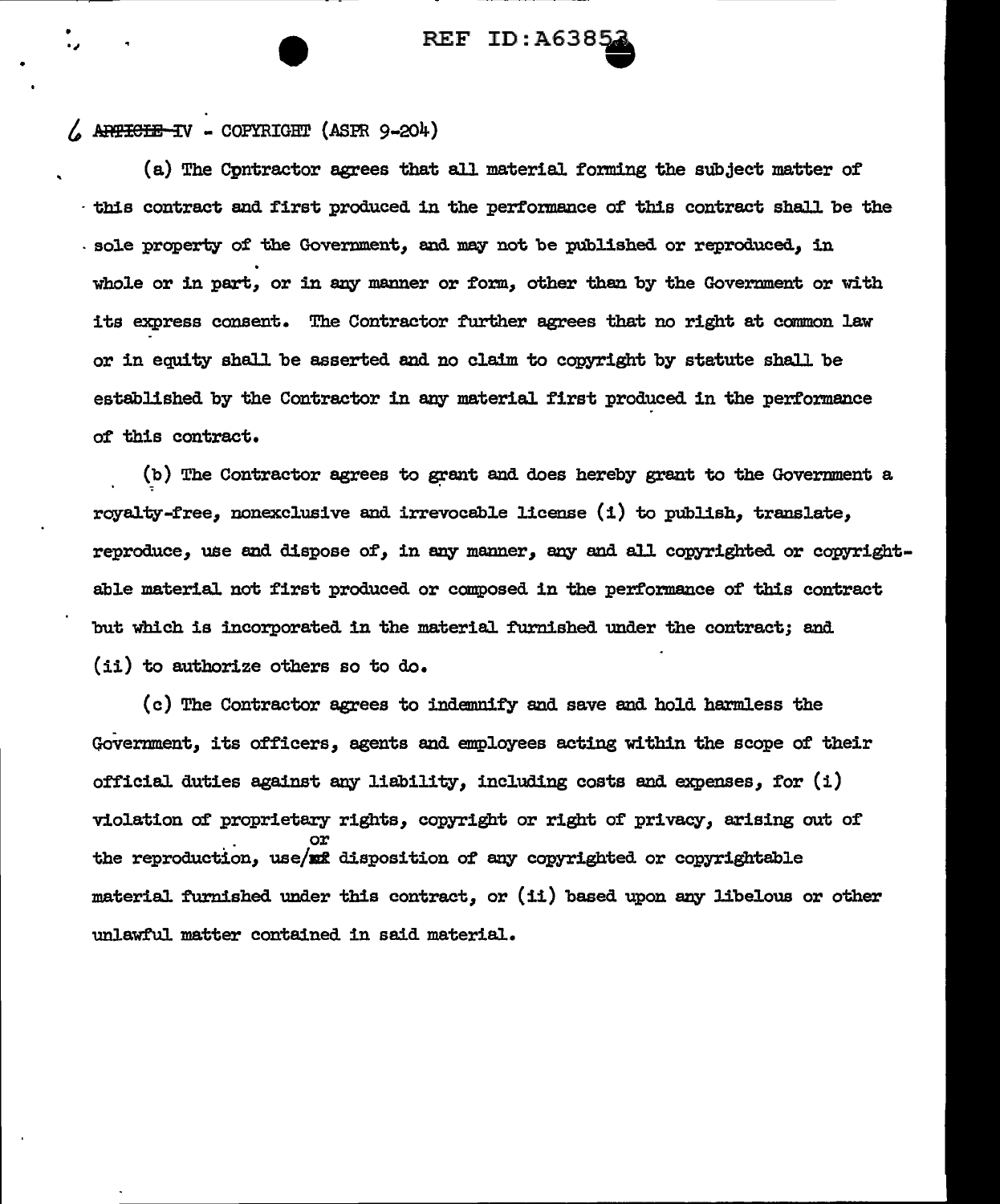ID:A63853 REF

# **/ARTICLE-V - COMPENSATION**

The Government will pay to the Contractor the sum of  $a.$ for all of the supplies and services furnished in accordance with the providions of this contract. Pu + share Reguest

b. Payment to the Contractor shall be made as follows:

 $\frac{2}{3}$  560.00 shall be paid upon receipt and acceptance  $\left( \frac{1}{2} \right)$ of each of the six (6) pinonthly Progress Reports required by Artic

(ii) The balance of the contract price shall be paid upon submission by the Contractor and approval by the Contracting Officer or his duly authorized representative of the complete work required by Article I hereof.

c. Any and all progress payments made hereunder shall be secured, when made, by a lien in favor of the Government upon the Work contracted for on account of all payments so made and on all material and other property acquired for or allocated to the performance of this contract, except to the extent that the Government, by virtue of any other provision of this contract, or otherwise, shall have valid title to such articles, things, materials, or other property as against other creditors of the Contractor. Any lien provided for by virtue of this Article is paramount to all other liens under the provision of an Act approved August 22, 1911 (Pub. No. 41, 62d Cong.; 37 Stat. 32; 34 U.S.C. sec. 582).

d. Payments of all sums specified in this Artivle V shall be made upon submission by the Contractor of proper invoices to the Contracting Officer for certification that the supplies and services covered thereof have been received and for transmission to the Fiscal Officer for preparation of public vouchers

and payments. equipped and staffed studio suitable for recording Lectures properly me medium to be selected in acceptance with par. 2.4 or Eurenase Descripti m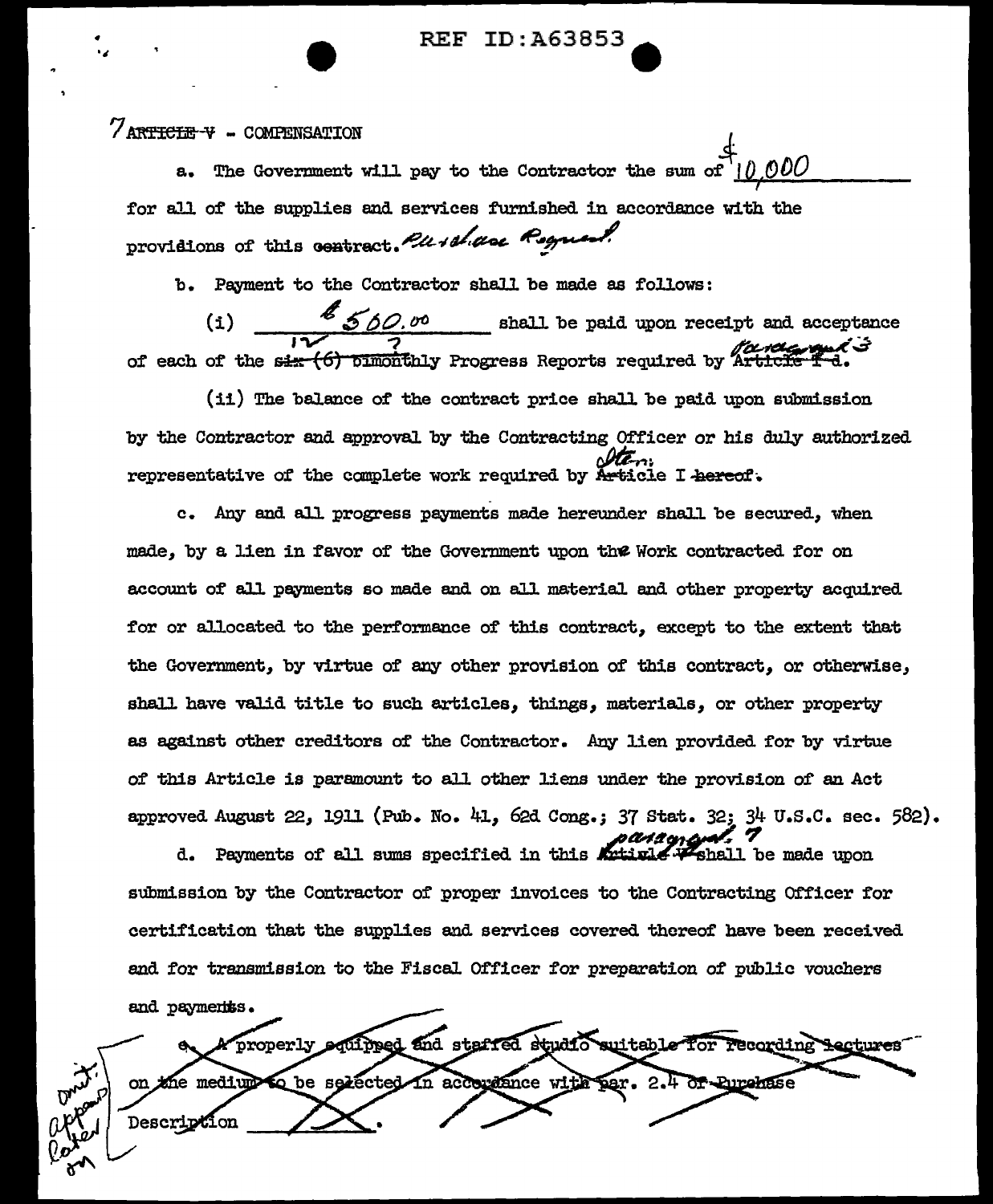# REF ID: A6385

In the event of the death of the Contractor prior to the completion  $e_{\bullet}$ of this contract or of a disability rendering him unable to complete the performance of the contract, the Government will pay to the Contractor's estate, in the grent of his death, or to the Contractor, in the event of his disability, such further portion of the contract price which, plus payments previously made, represents the fair value of the performance rendered by the Contractor up to the time his performance ceased. The sum to be paid to the Contractor shall be mutually agreed upon between the Contracting Officer and the Contractor, or his duly authorized representative, and failure to agree upon such sum shall be a dispute concerning a question of fact, within the meaning of the article of this contract entitled "Disputes",

f. Upon written approval by the Contracting Officer, or his duly authorized representative, prior to commencement of the travel involved, (i) the contractor is authorized payment for actual transportation cost and per diem allowance, not to exceed \$9.00 per day, incurred from the time of departure from the contractor's residence at Washington,  $D_x$ . C., to his destination outside of the Washington D. C. area and return and (ii) the contractor may be authorized to travel by Government transportation within or without the continental There shall be no Compensation for any travel to the Fort meade a vea. will require the provision of additional funds to this contract and the execution of a Supplemental Agreement to provide therefor. ARTICLE VI - GOVERNMENT FURNISHED PROPERTY AND ASSISTANCE

a. Clerical and research assistance (including translation of documents pertiment to the items of work and in foreign languages).

b. A secretary's desk and chair, a medium-size office table with two astal protrainer framy calonets chairs, a small table, and a book case.

c. Office facilities and equipment of the usual type, including an electric typewriter, a dictating-reproducing recorder.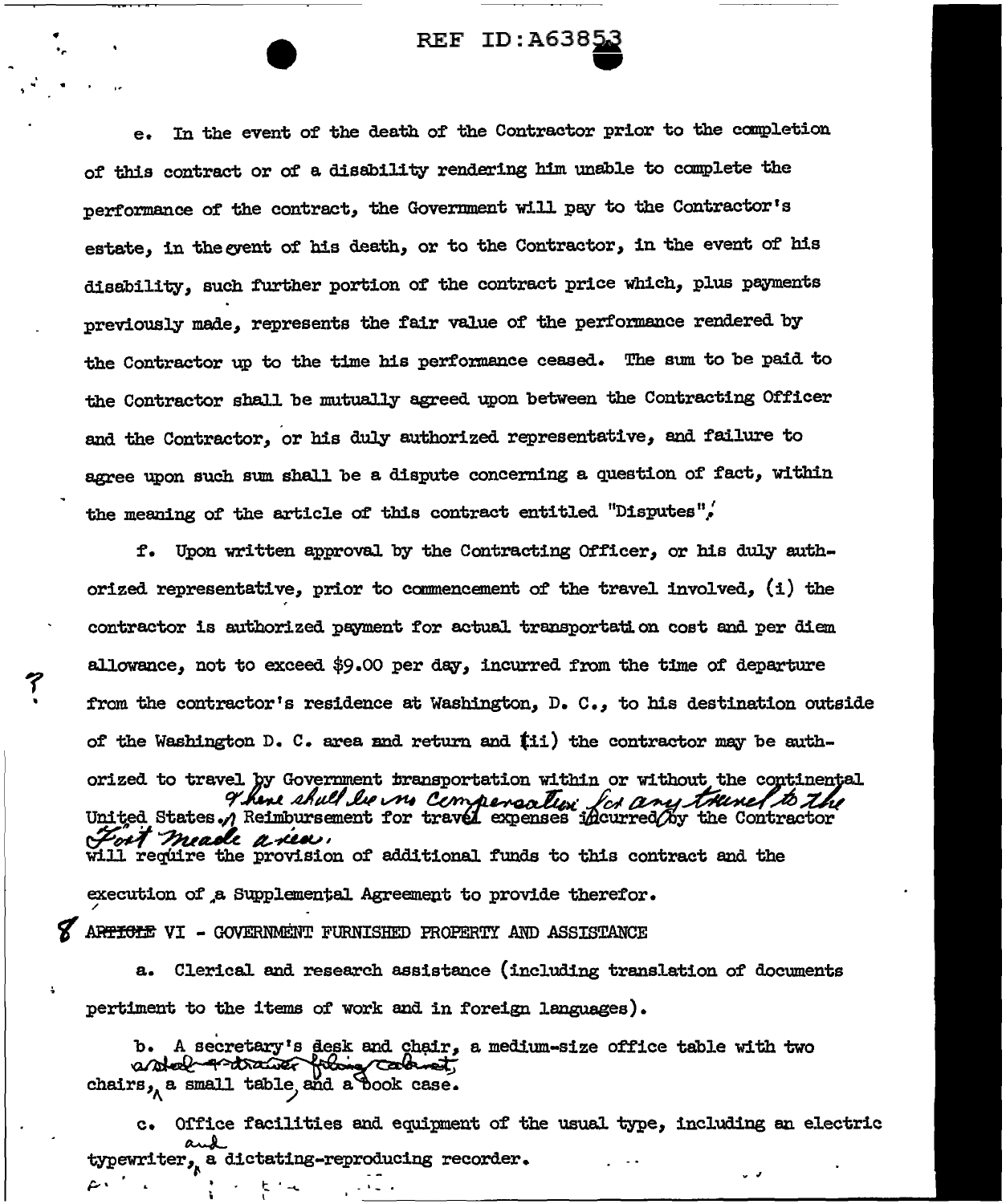# REF ID:A6385 **ext**<br>extending

d. Miscellaneous office supplies such as paper, pencils, shears, phototrimming beard, stitching device for fastening papers, pencil sharpener, weste-paper baskets, etc.

e. A properly equipped and staffed studio suitable for recording lectures on the medium to be selected in accordance with par.  $2.4$  of Purchase  $Description$ 

#### ARTICIE VII - RECORDS OF GOVERNMENT PROPERTY

The Contract Property Administrator, National Security Agency Procurement Office, Washington 25, D. C. is designated and authorized to maintain, at the National Security Agency Procurement Office, the Official Government property contract records in connection with this contract in accordance with Appendix B, ASPR, under exception authorized per paragraph  $301(a)$  thereof.

## ARTICIE VIII - ALTERATIONS IN CONTRACT

The following aJ.terations have been made in the provisions of this contract:

a. The attached General Provisions, 1 through 35, are hereby made a part of this contract except as follows:

The following provisions do not apply

18. Nondiscrimination in Employment<br>21. Patent Indemnity

Patent Indemnity

The following additional provisions shall apply

36. Nondiscrimination in Employment

- 37. Government Property
- 38. Military Security Requirements